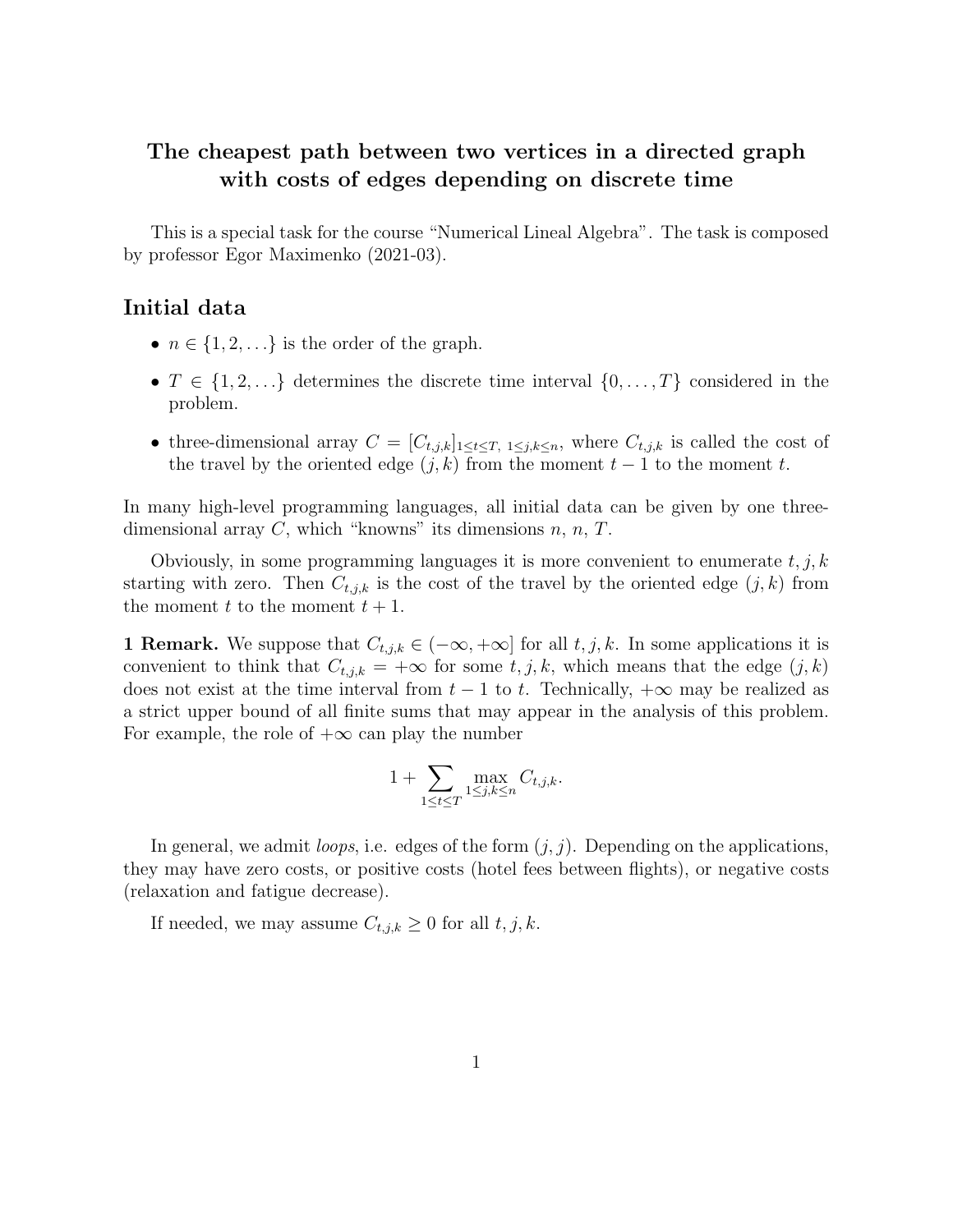#### Terminology: paths and costs of the paths

1 Definition. Let  $t_1, t_2 \in \{0, \ldots, T\}, t_1 < t_2, a, b \in \{1, \ldots, n\}.$  A path starting at the vertex a at the moment  $t_1$ , and finishing at the vertex b at the moment  $t_2$ , is a family  $p = (p_k)_{k=1}^{t_2}$  $_{k=t_1}^{t_2}$  taking values in  $\{1,\ldots,n\}$ , such that

$$
p_{t_1}=a, \qquad p_{t_2}=b.
$$

We denote by  $\mathcal{P}(t_1, t_2, a, b)$  the set of all such paths:

$$
\mathcal{P}(t_1,t_2,a,b) \coloneqq \{p \in \{1,\ldots,n\}^{\{t_1,\ldots,t_2\}}:\quad p_{t_1}=a,\quad p_{t_2}=b\}.
$$

Here we have used the usual notation  $Y^X$  for the set of all functions  $X \to Y$ .

2 Definition. Given a path  $p \in \mathcal{P}(t_1, t_2, a, b)$ , the total cost of the path p (with respect to  $C$ , is defined as

$$
F_C(p) := \sum_{t=t_1+1}^{t_2} C_{t, p_{t-1}, p_t}.
$$

**3 Definition.** Given  $t_1, t_2$  in  $\{0, \ldots, T\}$  with  $t_1 < t_2$  and  $a, b$  in  $\{1, \ldots, n\}$ ,

$$
M(t_1, t_2, a, b) := \min_{p \in \mathcal{P}(t_1, t_2, a, b)} F_C(p).
$$

### Problems

Here we consider only the paths starting at time 0. The extension to general  $t_1$  and  $t_2$  is trivial.

- **1 Problem.** Compute  $M(0, t, a, b)$  for all t in  $\{1, \ldots, T\}$  and all  $a, b$  in  $\{1, \ldots, n\}$ .
- **2 Problem.** Given  $a, b$  in  $\{1, \ldots, n\}$ , compute  $M(0, T, a, b)$ , i.e.,

$$
\min_{p \in \mathcal{P}(0,t_2,a,b)} F_C(p).
$$

The following problems are optional.

**3 Problem.** Given  $a, b$  in  $\{1, \ldots, n\}$ , find a path p realizing the minimum in Problem 2. In other words, find

$$
\underset{p \in \mathcal{P}(0,t_2,a,b)}{\arg \min} F_C(p).
$$

4 Problem. Given  $a, b$  in  $\{1, \ldots, n\}$ , compute

$$
\min_{t_2 \in \{1,\dots,T\}} M(0, t_2, a, b).
$$

In this version, we do not fix the finishing time.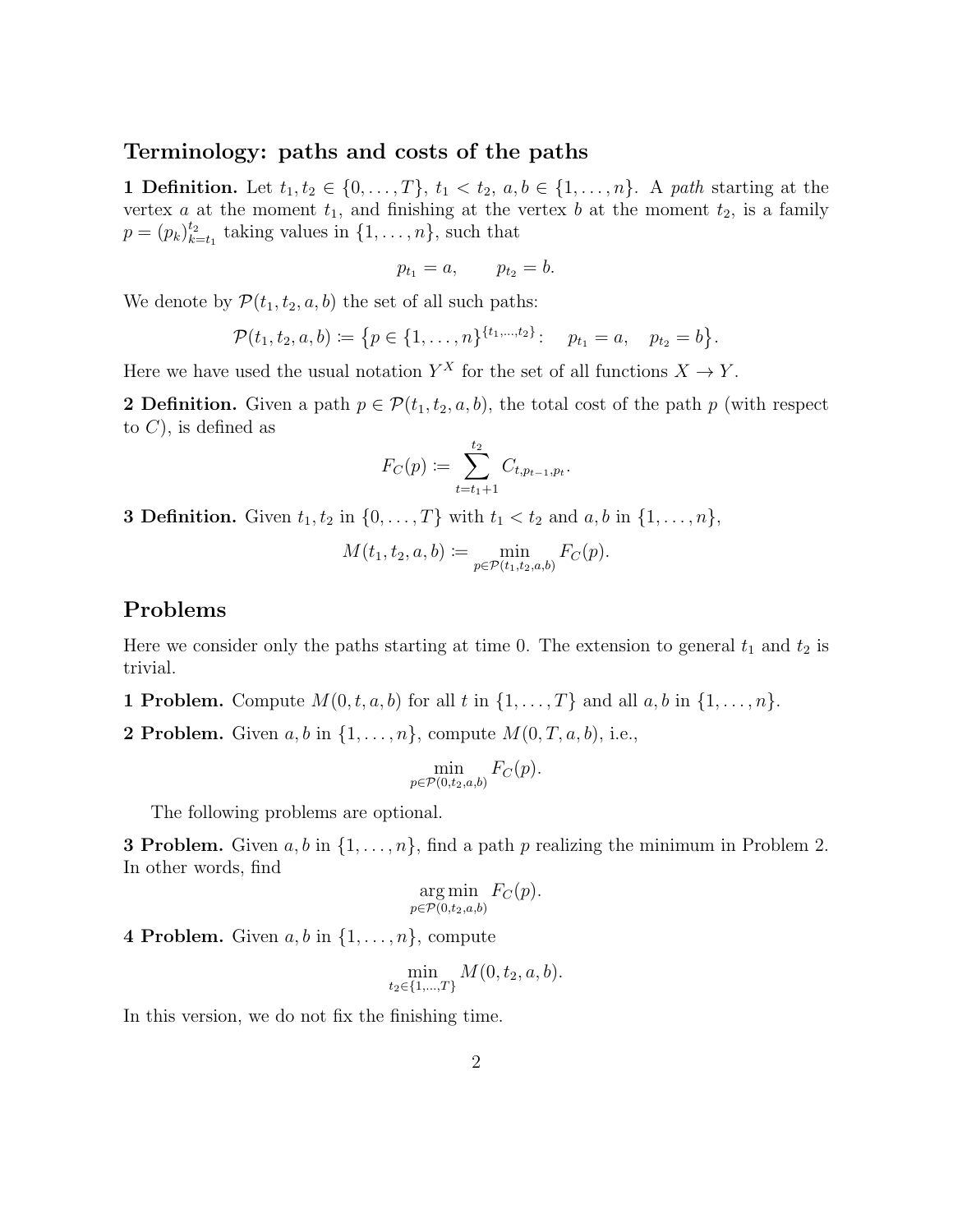## Idea of solution

The following statements are easy to prove formally.

**1 Proposition.** Let  $t \in \{1, ..., T\}$ ,  $a, b \in \{1, ..., n\}$ . Then

$$
M(t-1, t, a, b) = C_{t, a, b}.
$$
\n(1)

In particular,

$$
M(0, 1, a, b) = C_{1, a, b}.\t\t(2)
$$

.

**2 Proposition.** Let  $t_1, u, t_2 \in \{0, ..., T\}$  such that  $t_1 < u < t_2$ , and let  $a, b \in \{1, ..., n\}$ . Then

$$
M(t_1, t_2, a, b) = \min_{c \in \{1, \dots, n\}} \Big( M(t_1, u, a, c) + M(u, t_2, c, b) \Big). \tag{3}
$$

The following proposition can be considered as a corollary from the previous two propositions.

**3 Proposition.** Let  $t \in \{1, ..., T\}$ , and let  $a, b \in \{1, ..., n\}$ . Then

$$
M(0, t, a, b) = \min_{c \in \{1, \dots, n\}} \left( M(0, t - 1, a, c) + C_{t, c, b} \right).
$$
 (4)

Obviously, the recursive rule (4) jointly with the initial condition (2) yield an algorithm to solve Problem 2. This algorithm can be written with embedded cycles. If one choose the way of functional programming, then the recursive form is sufficient.

Other problems can be solved in the same manner.

An interesting problem is to find more efficient solutions of these problems.

#### Write the solution in term of tropical matrix multiplication

4 **Definition.** Let A be a matrix of the size  $m \times n$ , B be a matrix of the size  $n \times q$ , both with elements in  $\mathbb{R} \cup \{+\infty\}$ . Then its *tropical product*  $A \circ B$  is defined as

$$
A \circ B = \left[ \min_{1 \le s \le n} (A_{j,s} + B_{s,k}) \right]_{j,k=1}^{m,q}
$$

1 Exercise. Prove the principal properties of the tropical matrix multiplication.

For each t in  $\{1, \ldots, T\}$ , denote by  $C_t$  the matrix

$$
C_t \coloneqq \left[C_{t,a,b}\right]_{a,b=1}^n.
$$

For each  $t_1$ ,  $t_2$  in  $\{0, \ldots, T\}$  with  $t_1 < t_2$ , denote by  $M(t_1, t_2)$  the matrix

$$
M(t_1, t_2) \coloneqq \big[M(t_1, t_2, a, b)\big]_{a, b=1}^n.
$$

2 Exercise. Express formulas (3) and (4) in the matrix form, using the tropical matrix multiplication.